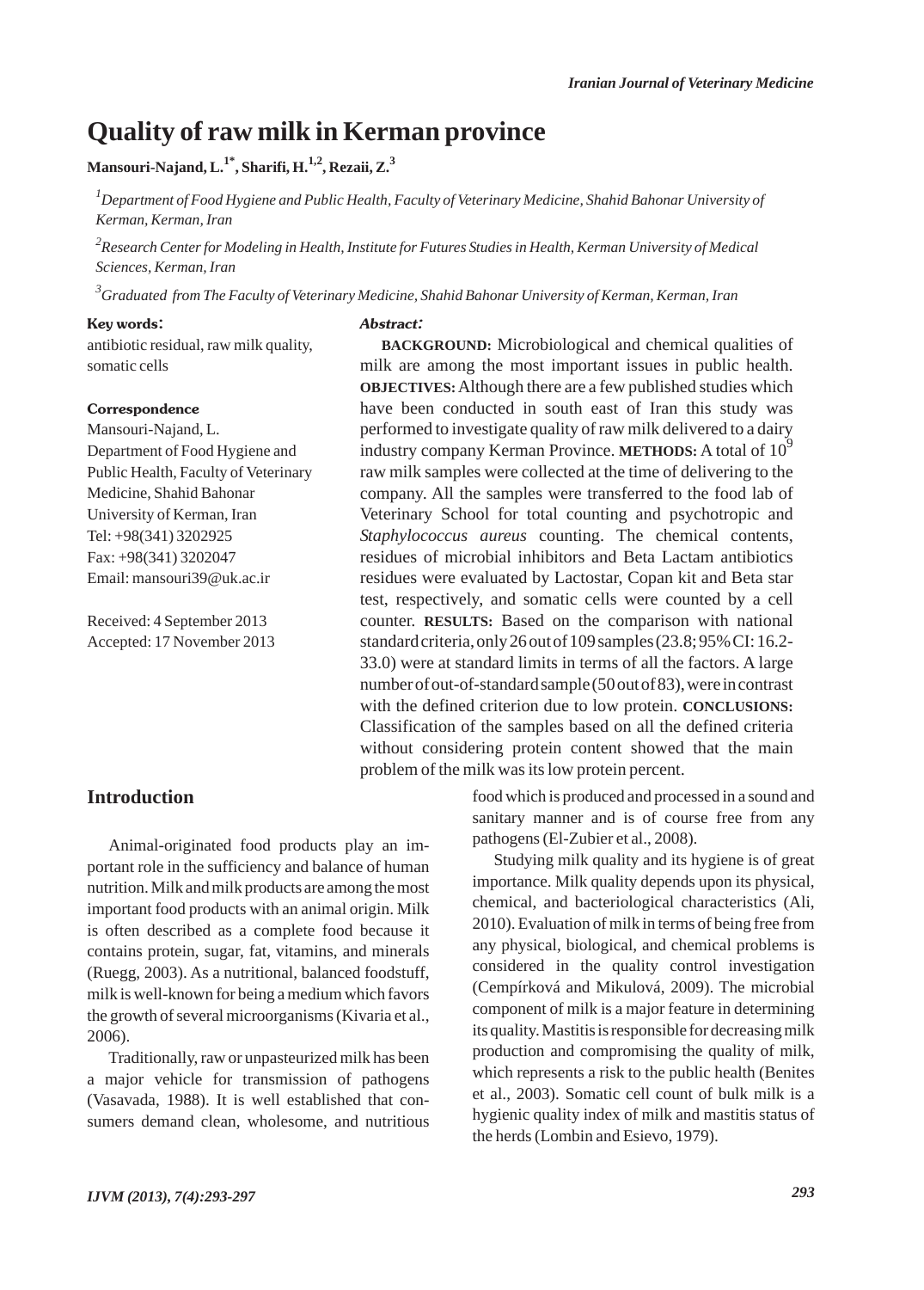Based on the importance of hygienic quality of raw milk and the limited data about safety criteria of milk in the region, this study was carried out to compare milk quality in Kerman Province with national standard criteria.

### **Materials and Methods**

**Sample collection:** This study was carried out from September to November 2011 during which 109 raw milk samples were obtained from Dairy Industry Company in Kerman Province. After mixing milk in raw milk tankers, the samples were taken to sterile dishes. Then, the samples were transferred to Food Lab of Kerman School, Shahid Bahonar University of Veterinary in cold conditions. First, the microbial and chemical tests were done, and in the next step the residues of microbial inhibitors and antibiotics were tested.

**Microbial tests:** The samples were counted for aerobic mesophilic bacteria, psychotropic, and *Staphylococcus aureus*. For counting aerobic mesophilic bacteria, the Nutrient Agar and pure plate methods were used (Merck Company, Germany). The plates were incubated at 32°C for 72 h. To count psychotropic bacteria, we used a plate count agar (Merck Company, Germany) at 30°C for 48 h. *Staphylococcus aureus* was cultured by surface plate method on Baird Parker (Merck, Germany) and was incubated at 37°C for 48 h. The coagulase test was used to confirm the suspected colonies.

**Chemical tests:**The milk components (fat, protein, solid not fat, lactose) and the freezing point were determined by lactostar (Funkegerber Co., Germany).

**Testing residues of microbial inhibition and antibiotics of beta lactam group:**To investigate the presence of microbial inhibition residues, we used the Copan kit (Christian Hansen Company, Denmark). Then, the positive samples were tested for the presence of antibiotics of Beta Lactam group, using the Beta star test (Neogen Co. USA)

**Somatic cells test:** To count somatic cells, Fossomatic cell counter 5000 (Foss Co., Denmark) was used.

**Data analysis:** All the data were classified and analyzed in Stata 10.1 by descriptive statistics at 95% confidence interval (CI).



Figure 1. Non-standard samples based on all evaluated factors and without considering protein according to Standard and Industrial Research of Iran in south east of Iran.

#### **Results**

**Result of microbial count:** Comparing the total count of each of the samples with the Institute of Standard and Industrial Research of Iran (ISIRI) criteria, the samples were categorized into several groups: super group (13 cases), first degree group (15 cases), second degree group (38 cases), third degree group (19 cases), and out-of-standard group (24 cases). Most of the samples were placed in the second-degree group. Super group has the fewest samples. The frequency of the groups is shown in Table 1.

The microbiological test results are shown in Table 2. According to the results, 106 out of 109 (97.2%; 95% CI: 94.1-100) samples were in the standard limit of ISIRI, in terms of the number of somatic cells per ml. The mean somatic cell count was  $1.56\times10^5$ / mL (95% confidence interval: 138354-176582).

**Chemical test results:** The mean protein percent of all the samples was lower than the standard mean (3-3.3%). Other measured factors (fat, lactose, solid no fat, and freezing point) were within the standard limit (Table 3).

The results showed that only 2 out of 109 samples had positive Copan test (residues of microbial inhibitors).

Based on the results, 26 out of 109 samples fell into the standard in terms of all the factors and 83 samples did not meet the national standards in terms of at least one of the one of the studied factors. Most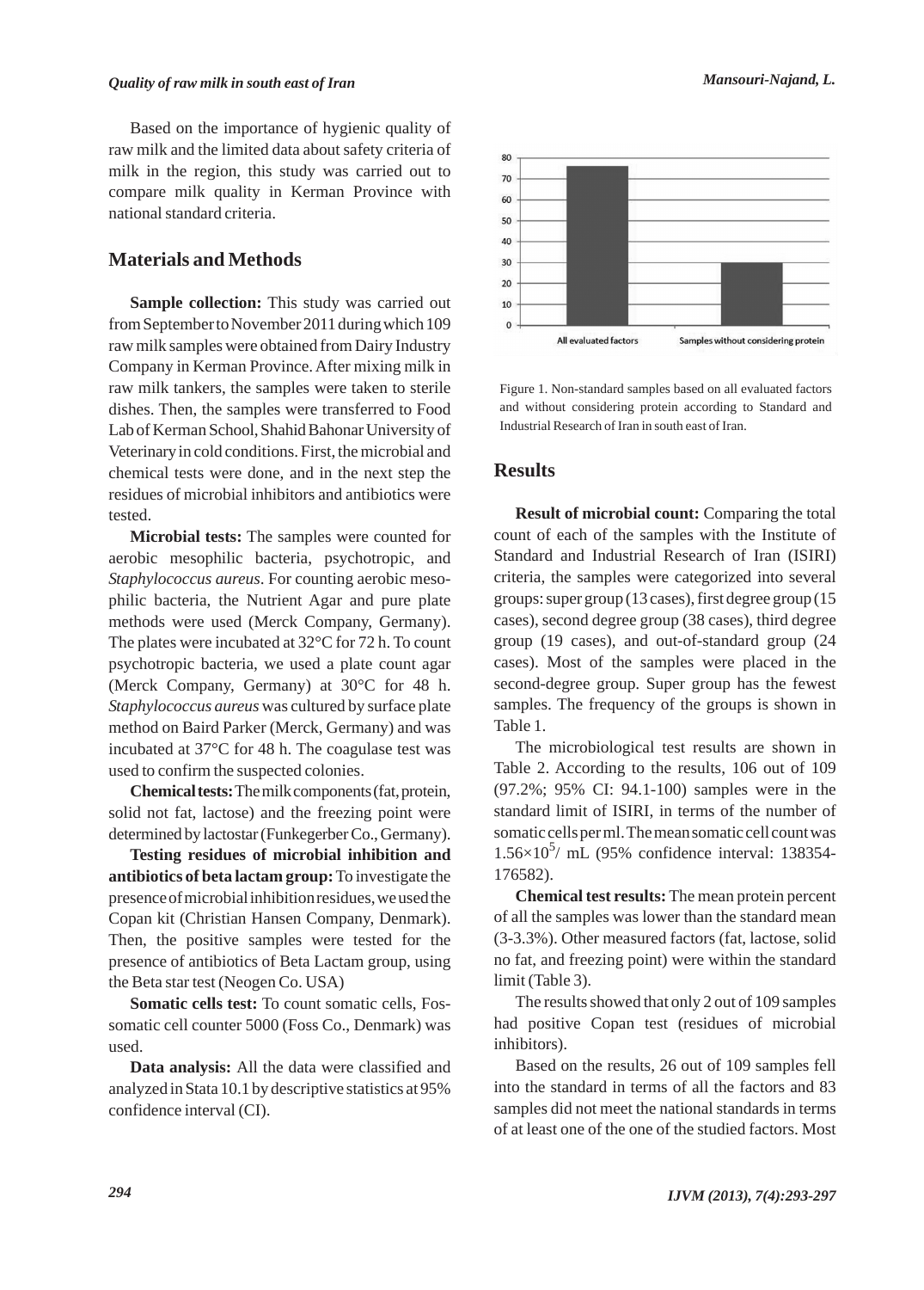Table 1. Frequency of different milk grades based on total count according to Standard and Industrial Research of Iran grading in south east of Iran. (1) less than 30,000 colonies per mL. (2) equal to or more than 30,000 and less than 100,000 colonies per mL. (3) equal to or more than 100,000 and less than 500,000 colonies per mL. (4) equal to or more than 500,000 and less than 1,000,000 colonies per mL. (5) equal to and more than 1,000,000 per mL.

| Milk grade                     | Percent | 95% confidence<br>interval |
|--------------------------------|---------|----------------------------|
| Super grade $^{(1)}$           | 11.9    | $5.7 - 18.1$               |
| First degree <sup>(2)</sup>    | 13.8    | $7.2 - 20.3$               |
| Second degree $^{(3)}$         | 34.9    | 25.8-44                    |
| Third degree <sup>(4)</sup>    | 17.4    | $10.2 - 24.7$              |
| Out of standard <sup>(5)</sup> | 22.0    | 14.1-29.9                  |

Table 2. Mean of total, psychrotroph and *Staphylococcus aureus* count of the 10<sup>9</sup> milk samples. Investigated in south east of Iran.

| <b>Microbial test</b> | <b>Mean of colonies</b><br>per mL milk | 95% confidence<br>interval               |
|-----------------------|----------------------------------------|------------------------------------------|
| Total count           | $1.64\times10^{6}$                     | $4.84\times10^{5}$ -2.81×10 <sup>6</sup> |
| Psychrotroph          | $1.56\times10^{6}$                     | $4.05\times10^{5}$ -2.72×10 <sup>6</sup> |
| Staphylococcus aureus | $4.42\times10^{2}$                     | $3.16\times10^{2} - 5.68\times10^{2}$    |

Table 3. Mean of chemical factors in109 of milk samples delivered to Dairy Industry Company in south east of Iran.

| <b>Chemical factor</b> | <b>Mean</b> | 95% confidence interval |
|------------------------|-------------|-------------------------|
| Fat                    | 3.57%       | $3.52 - 3.62$           |
| Protein                | 2.94%       | 2.92-2.95               |
| Lactose                | 4.33%       | 4.30-4.36               |
| Solid no fat           | 8.24%       | 8.20-8.28               |
| Freezing point         | $-0.539$    | $(-0.537)$ - $(-0.542)$ |

of the out-of-standard samples had lower protein compared with the defined standards. Thus, 50 out of 83 samples were out-of-standard only in terms of protein contents. The samples were classified based on all the defined criteria without considering protein criterion, which showed that the main problem of the milk delivered from dairy farms was the low content of protein (Figure 1).

#### **Discussion**

Regarding the results obtained from microbial tests in this study, the mean colonies of total count, psychotropic, and *Staphylococcus aureus* counts were  $1.64 \times 10^2 - 8.92 \times 10^3$  and  $4.42 \times 10^2$  per mL milk, respectively. In the study, 60 samples of raw milk collected from the north of Khartoum, Sudan, were investigated and total count and *Staphylococcus aureus* count were reported. The prevalence of contamination in total and *Staphylococcus aureus*

counts was  $9.88 \times 10^6$  and  $1.20 \times 10^6$ , respectively (Ali, 2010). The results of Ali's (2010) and Mohamed's, (2007) studies revealed that high microbial count in the milk of the same region compared with the present study, mainly in terms of *Staphylococcus aureus*. Cempirkova and Mikulova (2009) conducted a study in the south of Bohemia on 491 raw milk samples collected from 8 dairy farms. The authors stated that the mean microbial count in milk was  $1.89{\pm}1.87{\times}10^4$ , and the mean psychotropic count was  $2.93\pm4.59\times10^3$  per mL in all the samples. Their results demonstrated a lower microbial count compared with the results of the present study. Lingathurai et al. (2010) investigated microbiology of raw milk from 60 dairy farms in Madurai, India, and reported that the mean total count of the samples was  $12.5\times10^{6}$  and the mean psychotropic bacteria was 5×10<sup>3</sup> per mL. *Staphylococcus aureus* was isolated from more than 61.7% of the samples, the average of which was  $6.2\times10^3$  per mL.

The mean somatic cell count in 106 samples out of  $109$  was  $1.57\times10^5$ /mL of milk, which met the national standard limit ( $\leq 5 \times 10^5$ /mL) in this study.

In some countries, the current legal limit for bulk tank SCC is 750.000 SCC/mL. Also, based on cutoff levels, which vary from country to country, the results of somatic cell count or bacteria may be used to accept or reject milk samples for processing or consumption (Pistocchini et al., 2009).

In the present study, mean percentage of fat, protein, lactose, solid not fat content, and freezing point were 3.57%, 2.94 %, 4.33%, 8.24% and -0.539° Hort, respectively. All the data, except protein, were in the standard limit, which was in accordance with ISIRI. In a study performed in Sudan, mean percentage of fat, protein, lactose, ash, solid not fat content, and freezing point were 4.14%, 3.48%, 4.33%, 8.58%, and -0.520°C, respectively, in the mixture of raw milk samples (Elrahman et al., 2009), which showed high percent in terms of all the factors compared with the samples of the present study. A large number of out-of-standard samples contradicted the defined criterion due to a low protein percentage. Atotal of 50 out of 83 standard samples were not in the standard limit in terms of protein percentage. Classification of the samples based on the defined criteria, without considering protein percentage, showed that the main problem of the milk was its low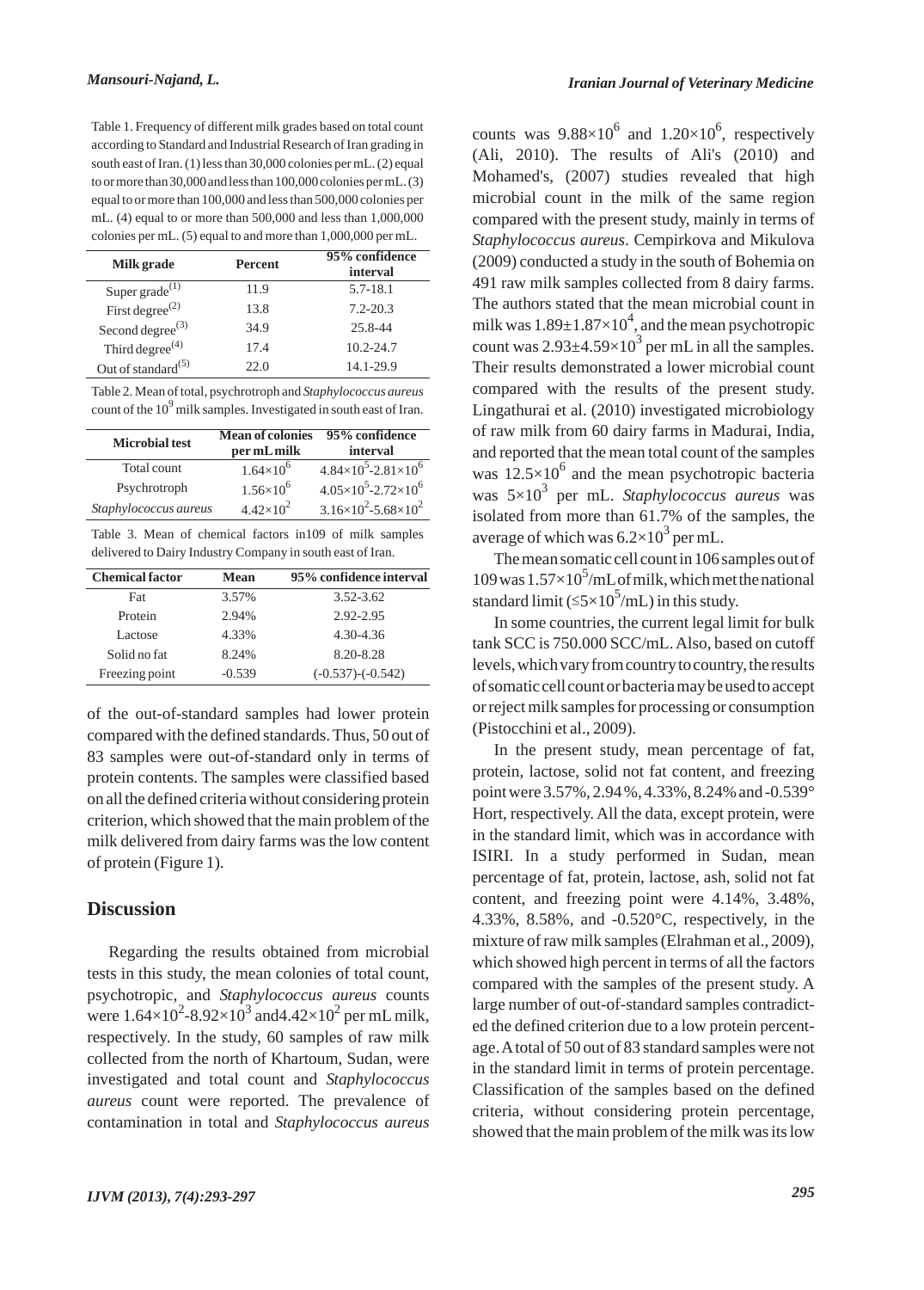protein content. Protein is one of the most important components of milk that is valuable in human nutrition and also in dairy technology. Today, protein content of milk has a high economical value in most of the developed countries. The amount and also the type of milk proteins are of great importance, especially in cheese making industry. The amount and type of protein has a considerable effect on quality and quantity of the final product. The results of this study showed that the main problem of milk is its low content of protein. Some of the factors affecting the milk component are breeding and livestock characteristics, associated with producing milk, and environmental factors such as livestock feeding, milking, interval of milking, and some diseases such as mastitis. Livestock feeding can be changed to incline the milk compound toward the determined standards. Indeed, until dairy products industry rely only on fat percentage when purchasing milk, farmers are not forced to change food of livestock in order to increase the protein percentage of milk. The results of microbial and antibiotic inhibition residues showed that only 2 out of 109 samples were contaminated with microbial inhibition residues (positive Copan). One of samples was contaminated with antibiotic residues (positive beta star) and 1 case was suspicious. Habibi (2008) used the Copan kit for the raw milk delivered to Pasteurized Milk Factory in Sanandaj and reported that 38.21% of the samples were contaminated with microbial inhibitors. The study on the collected milk samples using Copan kit in Parsabad, Ardebil, Iran showed a 14% contamination in the milk samples (Movasaq, 2011).

In a study on 2785 raw milk samples from 2006 to 2009 in the north east of Romania, the 4.45% contamination with antibiotics and 4.67% suspicious cases were associated with Beta Lactam group (Gradinaru et al., 2011).

In Pakistan, 137 raw milk samples were tested in terms of Beta Lactam antibiotic residues; 36.5% of which were positive (Khaskheli et al., 2008).

Comparing the results with those of previous studies, we observed a low level of contamination in the milk delivered to Kerman factory. Indeed, industries and consumers expect the contaminations to be minimized. The presence of antibiotic residues in milk is one of the main problems regarding the production of fermented products and public health. Since industries pay more attention to this issue and control the milk in terms of contamination, mixing the milk of cows treated with antibiotic and the milk of other cows is avoided. The withdrawal time between antibiotic usage and milk harvesting must be considerd to reduce residual contamination, especially after using intra mammary antibiotics.

### **Acknowledgments**

This Study was supported by Shahid Bahonar University of Kerman.

### **References**

- Ali, A.A. (2010) Microbiological safety of raw milk 1. in khartoum state, sudan: 2-khartoum-north city. Pak J Nutr. 9: 651-653.
- Benites, N.R., Melville, P.A., Costa, E.O. (2003) 2. Evaluation of the microbiological status of milk and various structures in mammary glands from naturally infected dairy cows. Trop Anim Health Prod. 35: 301-307.
- Cempirkova, R., Mikulva, M. (2009) Incidence of 3. psychrotrophic lipolytic bacteria in cow's raw milk. Czech J Anim Sci. 54: 65-67.
- El-Rahman, S., Ahmad, A., El-Zubier, I.E.M., El-4. Owni, O.A.O., Ahmed, K.A. (2009) Microbiological and physicochemical properties of raw milk used for processing pasteurized milk in blue nile dairy company (Sudan). Aust J Basic Appl Sci. 3: 3433- 3437.
- El-Zubier, E., Gabriechise, V., Johson, Q. (2008) 5. Comparison of chemical composition and microbial profile of raw and pasteurized milk of the Western Cape, South Africa. Int J Dairy Sci. 3: 137-143.
- Gradinaru, A.C., Popescu, O., Solgan, G. (2011) 6. Antibiotic residues in milk from Moldavia, Romania. Hum Vet Med. 3: 133-141.
- 7. Habibi, N. (2010) Stusy of antibiotics residual in raw milk in sanandaj. J Vet Med. 4: 57-62.
- 8. Khaskheli, M., Malik, R., Arian, M.A., Soomro, A.H., Arian, H.H. (2008) Detection of ß- lactam antibiotic residues in market milk. Pak J Nutr. 7: 682- 685.
- 9. Kivaria, F., Noordhuizen, J.P.T.M., Kapaga, A.M. (2006) Evaluation of the hygienic quality and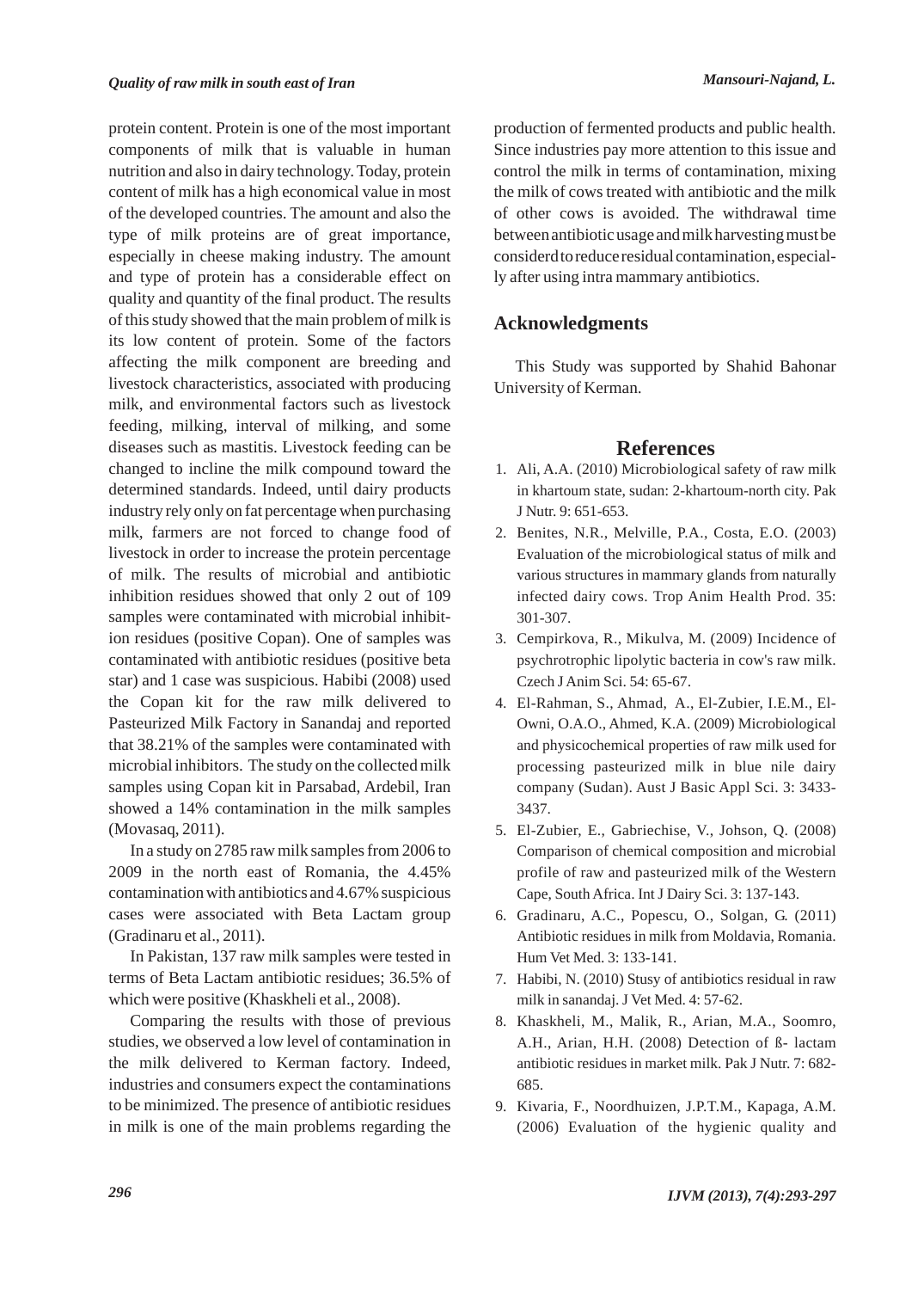associated public health hazards of raw milk marketed by smallholder dairy producers in the Dar es Salaam region, Tanzania. Trop Anim Health Prod. 38: 185-194.

- Lingathurai, S., Vellathurai, P. (2009) Bacteriological 10. quality and safety of raw Cow milk in Madurai, South India. Indian J Sci Technol. 2: 51-54.
- Lombin, L., Eslevo, K.A.N. (1979) Cell counts in 11. bulked milk supplies from dairy farms of northern Nigeria. Trop Anim Health Prod. 11: 171-174.
- 12. Mohamed, N., Zubier, E.E. (2007) Evaluation of the compositional quality of market milk of Khartoum State (Sudan). Int J Dairy Sci. 2: 42-49.
- 13. Movasaq, M.H. (2011) Study of antibiotics residues in cow raw milk by copan milk test in parsabad region, Ardabil province, Iran. Ann Biol Res. 2: 355- 359.
- Pistocchini, E., Stella, S., Belli, P., Cantafora, A.F.A., 14. Turini, J., Zecchhini, M., Crimella, C. (2009) Dairy production in periurban area of Niamey: milk quality and microbial contamination. Trop Anim Health Prod. 41: 145-147.
- 15. Ruegg, P. (2003) Practical food safety interventions for dairy production. J Dairy Sci. 86: E1-E9.
- 16. Vasavada, P. (1988) Pathogenic bacteria in milk-a review. J Dairy Sci. 71: 2809-2816.